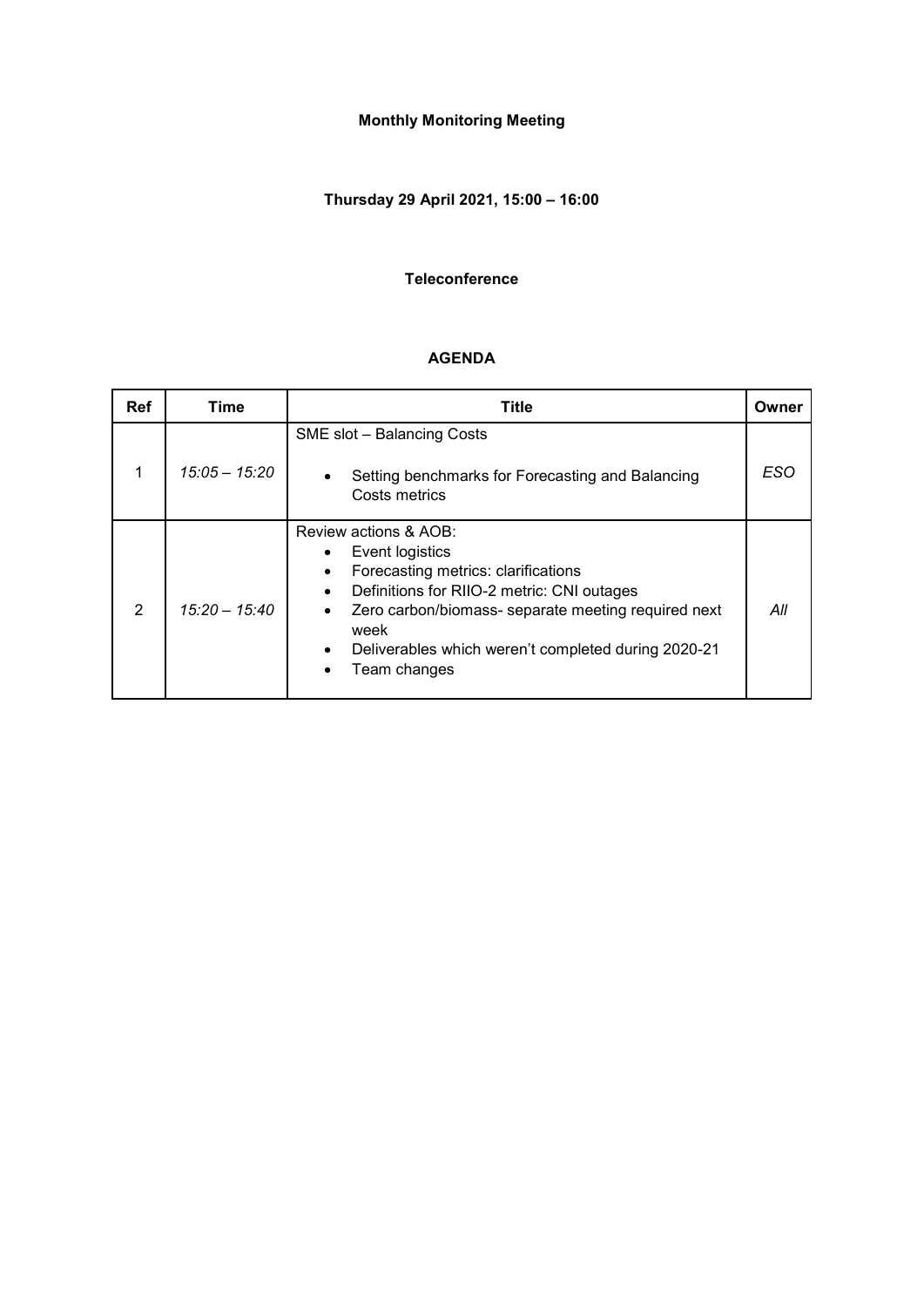# **Meeting record**

# **Monthly Monitoring Meeting**

| Date:                | 29 April 2021         |
|----------------------|-----------------------|
| Time:                | $15:00 - 16:00$       |
| <b>Venue/format:</b> | <b>Teleconference</b> |

#### **ACTIONS**

| <b>Meeting</b><br>No. | <b>Action</b><br>No. | Date<br><b>Raised</b> | <b>Target</b><br><b>Date</b> | Resp.      | <b>Description</b>                                                                      | <b>Status</b> |
|-----------------------|----------------------|-----------------------|------------------------------|------------|-----------------------------------------------------------------------------------------|---------------|
| 32                    | 78                   | 29/04/21              | 07/05/21                     | <b>ESO</b> | DNV cost report to be sent in May                                                       | Open          |
| 32                    | 79                   | 29/04/21              | 14/05/21                     | Ofgem      | Ofgem to send link to ESORI<br>Addendum                                                 | Open          |
| 32                    | 80                   | 29/04/21              | 07/05/21                     | Ofgem      | Ofgem to send balancing cost and<br>forecasting metrics numbers                         | Open          |
| 32                    | 81                   | 29/04/21              | 07/05/21                     | <b>ESO</b> | ESO to set up meeting to discuss<br>Zero Carbon Operability indicator                   | Closed        |
| 32                    | 82                   | 29/04/21              | May 2021                     | Ofgem      | Ofgem to send over welcome/wrap<br>up slides                                            | Open          |
| 32                    | 82                   | 29/04/21              | 07/05/21                     | <b>ESO</b> | Organise meeting to discuss CNI<br>Outages metrics to confirm<br>definition of outage   | Closed        |
| 32                    | 83                   | 29/04/21              | 14/05/21                     | <b>ESO</b> | Add incomplete deliverables to<br>Delivery Schedule and include<br>footnotes            | Open          |
| 32                    | 84                   | 29/04/21              | 21/05/21                     | <b>ESO</b> | Organise meeting to discuss<br>incomplete deliverables that have<br>been de-prioritised | Open          |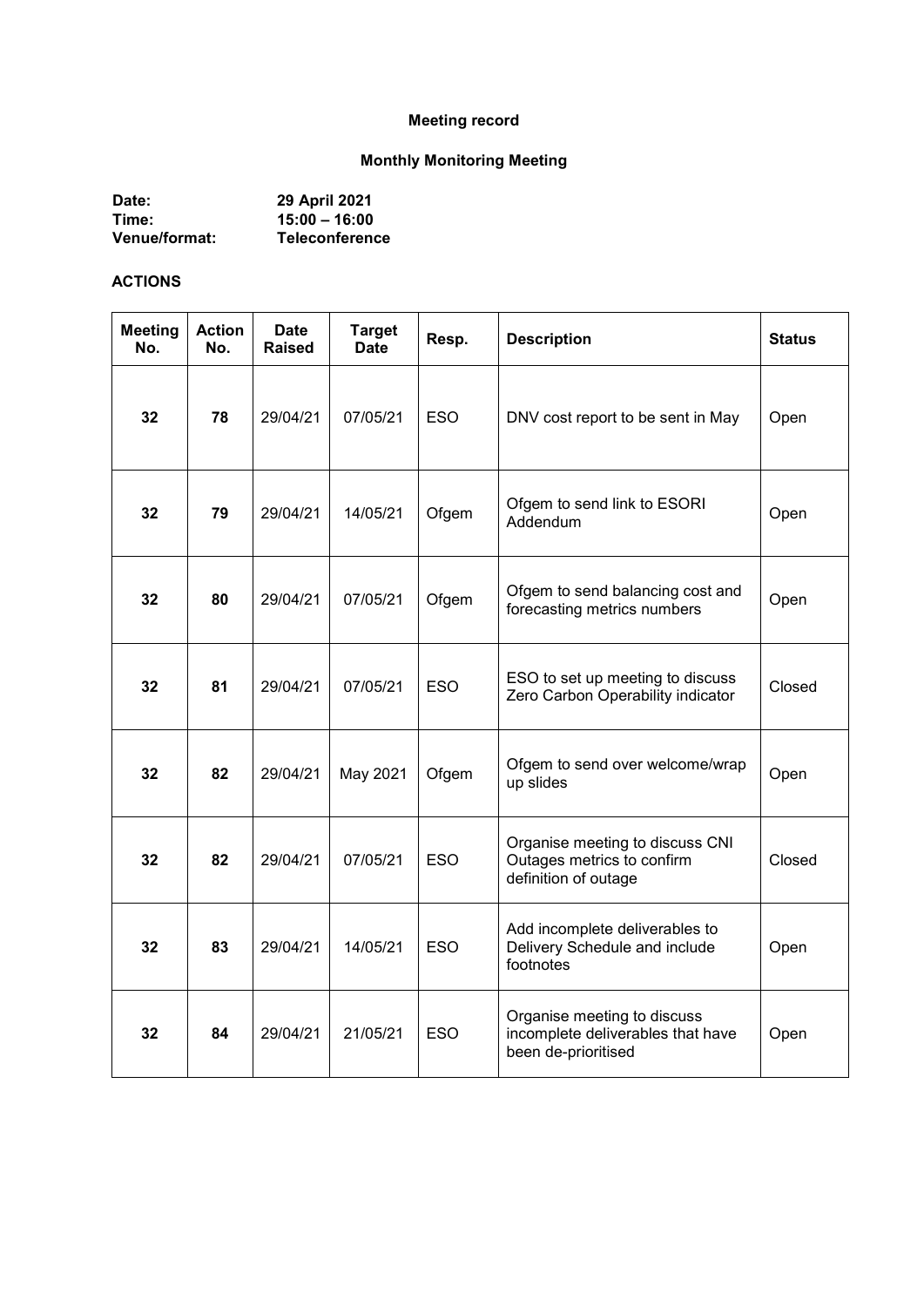### • **SME slot – Balancing costs**

The Electricity System Operator (ESO) presenter gave commentary on the £165.1m outturn against the £123.5m benchmark.

Key points:

- Balancing costs in March remained high and were above the benchmark driven by high constraint and reserve costs. The Western Link HVDC was unavailable for the early part of the month driving constraint costs but these were lower than February due to lower wind levels. This was offset by an increase in energy costs, primarily Operating Reserve, driven by high costs due to tight margins.
- March's costs were higher than last year.
- March's costs were slightly lower than February with £20.8m more on energy balancing, reserve and response, £20.8m less on constraints, £5.6m less on Rate of Change of Frequency (RoCoF), £0.7m more on Black Start and £1.9m more on Reactive.
- The percentage demand reduction for March has been around 6-7% below our pre-COVID-19 expectation. Mornings are still generally show the biggest reduction whilst the peak is less affected.
- Wind levels fell around the end of February and beginning of March but picked up driving costs before the Western Link returned on 13 March.
- Following a fall in Operating Reserve costs in February, they rose again in March to £36m. The average margin price was £169.25/MWh compared with £77.38/MWh in February and £155.36/MWh in January
- The ESO described several cost-saving actions taken in control room timescales, which are commercially sensitive.

Q&A Section:

Q1: What is driving the operating costs, are they just tighter margins?

A1. Combination of tighter margins and unit behaviour. When margins started getting tight in October several units reacted and increased prices. This has now become learned behaviour and when tighter margins appear, units sit at high prices.

ESO will provide a written response to the questions Ofgem sent through in advance of the meeting.

 **AOB**

• Ofgem to publish ESORI Addendum with updated balancing costs metric benchmarks in May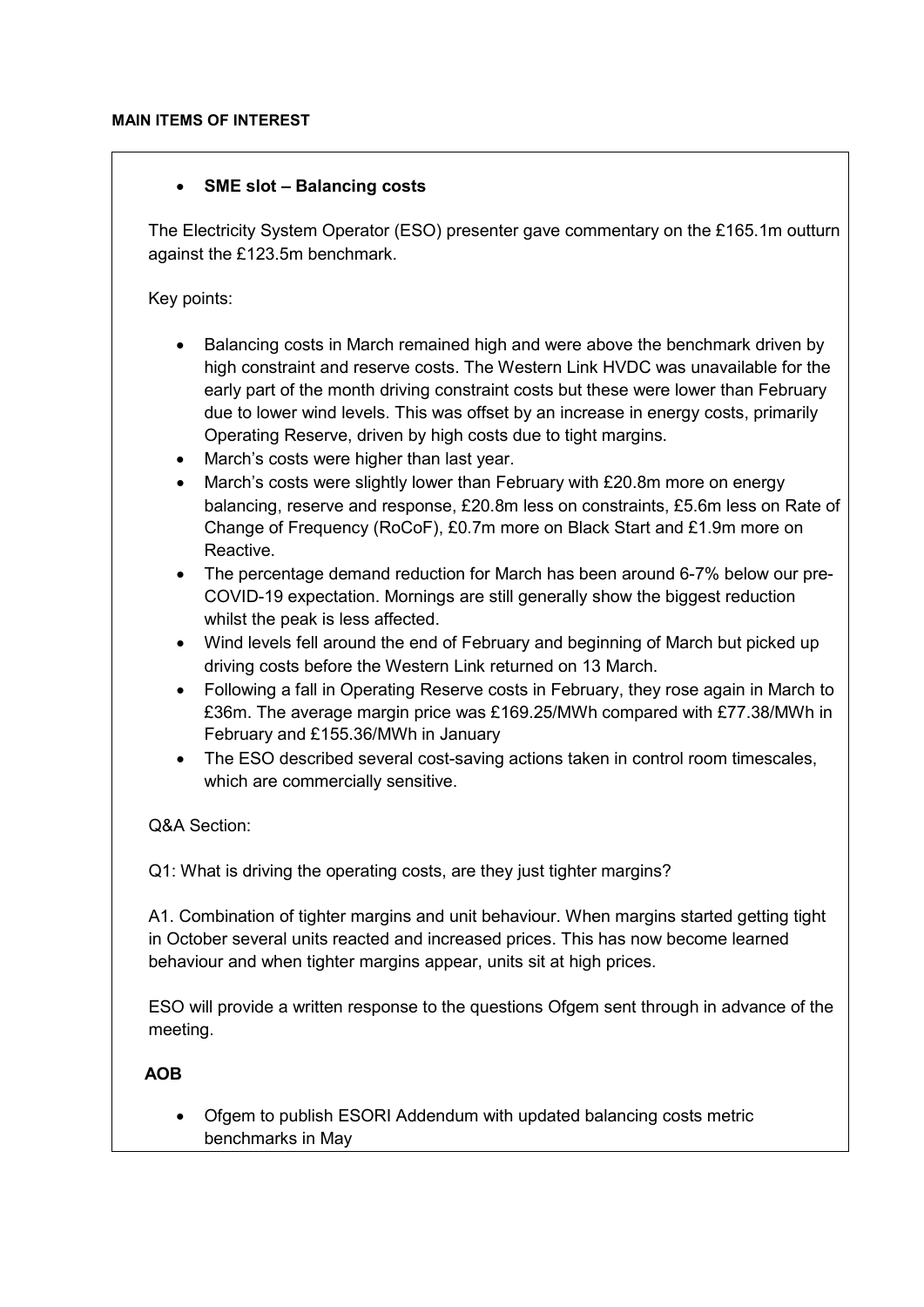- ESORI Addendum Annex will include methodology for how benchmarks were calculated.
- Possible delay to published Addendum dependant on Zero Carbon Operability indicator confirmation
- Forecasting benchmarks to be included in Addendum
- Discussed timings and agenda for end of year event
- Confirmed Panel attendees
- Some 2020-21 deliverables have not been completed. For those that continue into RIIO-2 we will reference this in the end of year report.